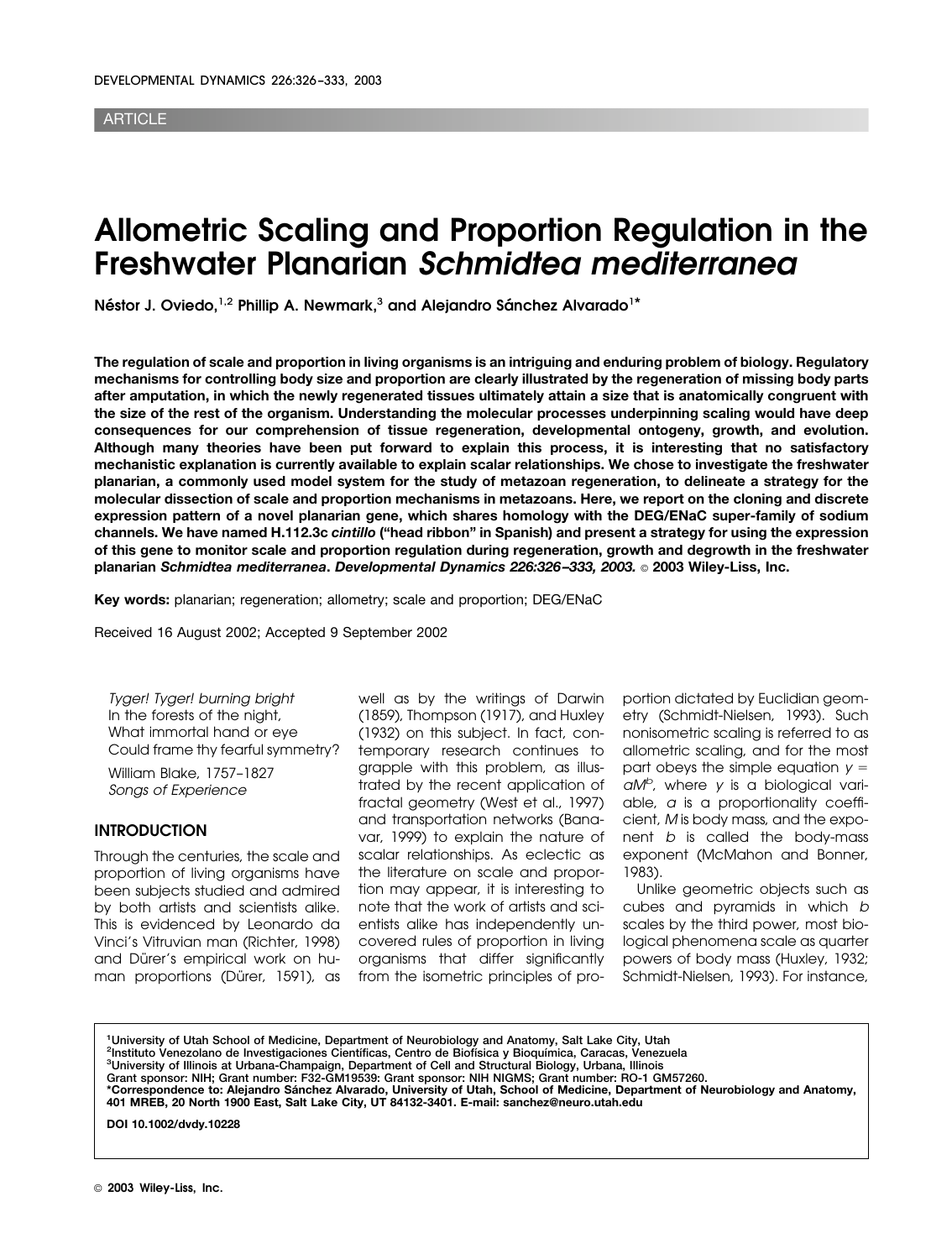metabolic rates in primates and other mammals have been shown to scale as M<sup>3/4</sup> (Benedict, 1938), respiratory variables as  $M^{1/4}$  (Stahl, 1967), and heartbeat as  $M^{-1/4}$  (West et al., 1997), relative to body size. In invertebrates, similar quarter-power scaling properties have also been observed, for example, between most measurable aspects of insect anatomy and body size (Emlen and Nijhout, 2000). In fact, quarter-power scaling can be found across a wide spectrum of animals, plants, and even microbes (West et al., 1997; Stern and Emlen, 1999; Darveau et al., 2002; Gillooly et al., 2002). Even though understanding the regulation of allometry would have broad implications on furthering our knowledge of developmental ontogeny, regeneration, population growth, and evolutionary processes, it is intriguing that no general molecular model exists to mechanistically explain scaling laws.

Although many molecular insights into biological processes have been obtained by studying simple organisms such as Drosophila melanogaster and Caenorhabditis elegans, their determinate growth does not make these animals particularly well-suited for studying scale and proportion relationships. Laboratory strains of Drosophila and C. elegans fail to display the typical variations in body size and shape arising in response to changes in the environment that are commonplace to many organisms in the wild. In fact, even when genetic manipulations are carried out to disrupt allometries in Drosophila and C. elegans, the results have basically confirmed the scalar rigidity of these animals. In Drosophila, for example, the deletion (Garcia-Bellido et al., 1973; Morata and Ripoll, 1975) or addition (Weigmann et al., 1997) of cells by genetic means to wing imaginal discs has no effect on either the shape or the size of the resulting wings. Even those existing mutations affecting body size in Drosophila and C. elegans do so by changing cell size rather than cell number (Montagne et al., 1999; Nystrom et al., 2002). This is in marked contrast to the countless "exaggerated" morphologies found in many ani-

mals and plants in the wild. Such changes typically arise not as a result of genetic alterations (mutations) but as a direct response of the individual's genotype to variations in environmental factors (Emlen and Nijhout, 2000). This finding is clearly illustrated by the horn length dimorphism displayed in animals of a clonal line of the beetle Onthophagus acuminatus. By responding to changing environmental variables, the genotype of this clone is capable of generating the full range of possible horn dimensions (Emlen, 1994). Therefore, the developmental rigidity of the better understood model organisms, along with the standardized laboratory conditions in which they are reared, make it difficult to unveil experimentally the molecular mechanisms responsible for variations in size and shape that occur normally in nature. Ultimately, these changes form the basis of scaling relationships in living organisms and, thus, need to be understood to identify the molecular basis of size and scale regulation.

To explore the molecular basis of scale and proportion, organisms with plastic ontogenies that are also amenable to molecular manipulations need to be identified. The ability of planarians to regulate their allometry during the process of regeneration (Morgan, 1898; Newmark and Sánchez Alvarado, 2002), as well as to change their size according to environmental conditions (Abeloos, 1930) provides an intriguing paradigm to study scale and proportion regulation. Planarians are free-living, bilaterally symmetric members of the phylum Platyhelminthes, possessing derivatives of all three germ layers (ectoderm, mesoderm, and endoderm). These organisms are best known for their remarkable regenerative properties and have been the subject of developmental biology studies for more than 200 years (Newmark and Sánchez Alvarado, 2002). The recent characterization in our laboratory of nearly 3,000 cDNAs from the freshwater diploid planarian Schmidtea mediterranea (Sánchez Alvarado et al., 2002), as well as the introduction of RNAi-based loss-of-function assays (Sánchez Alvarado and Newmark,

1999), whole-mount in situ hybridization (Umesono et al., 1997), bromodeoxyuridine labeling of the planarian stem cells (Newmark and Sánchez Alvarado, 2000), and immunohistochemical reagents (Robb and Sánchez Alvarado, 2002) have allowed us to begin systematic molecular characterizations of the remarkable biological properties of these animals.

Here, we report the cloning and expression pattern of a novel planarian gene (clone H.112.3c; accession no. AY067542), which shares homology with the degenerin/epithelial sodium channel (DEG/ENaC) superfamily of sodium channels. We have named H.112.3c cintillo ("head ribbon" in Spanish) because of its expression in putative chemoreceptive neurons located along the anterior margin of the planarian head. We present a detailed characterization of the dynamics of expression of this gene during growth, degrowth, and regeneration and use cintillo to lay a quantitative and molecular foundation for the study of scale and proportion regulation during regeneration, growth, and degrowth in the planarian S. mediterranea.

# **RESULTS AND DISCUSSION**

# *cintillo* **Is Similar to Members of the DEG/ENaC Superfamily of Sodium Channels, and Its Expression Is Restricted to a Subset of Cells in the Planarian Head**

A cDNA with homology to C. elegans degenerin (deg-1; Fig. 1A) was isolated in an EST screen recently performed in our laboratory (Sánchez Alvarado et al., 2002). In C. elegans, the degenerin family (DEG) is composed of  $\sim$ 20 members and includes genes encoding proteins involved in mechanosensation such as deg-1, mec-4, and mec-10 (Mano and Driscoll, 1999). Because DEG members share extensive similarities with subunits of epithelial sodium channel (ENaC) of rats and humans (Garcia-Anoveros et al., 1995), members of these two gene families have been organized into the DEG/ ENaC superfamily of sodium chan-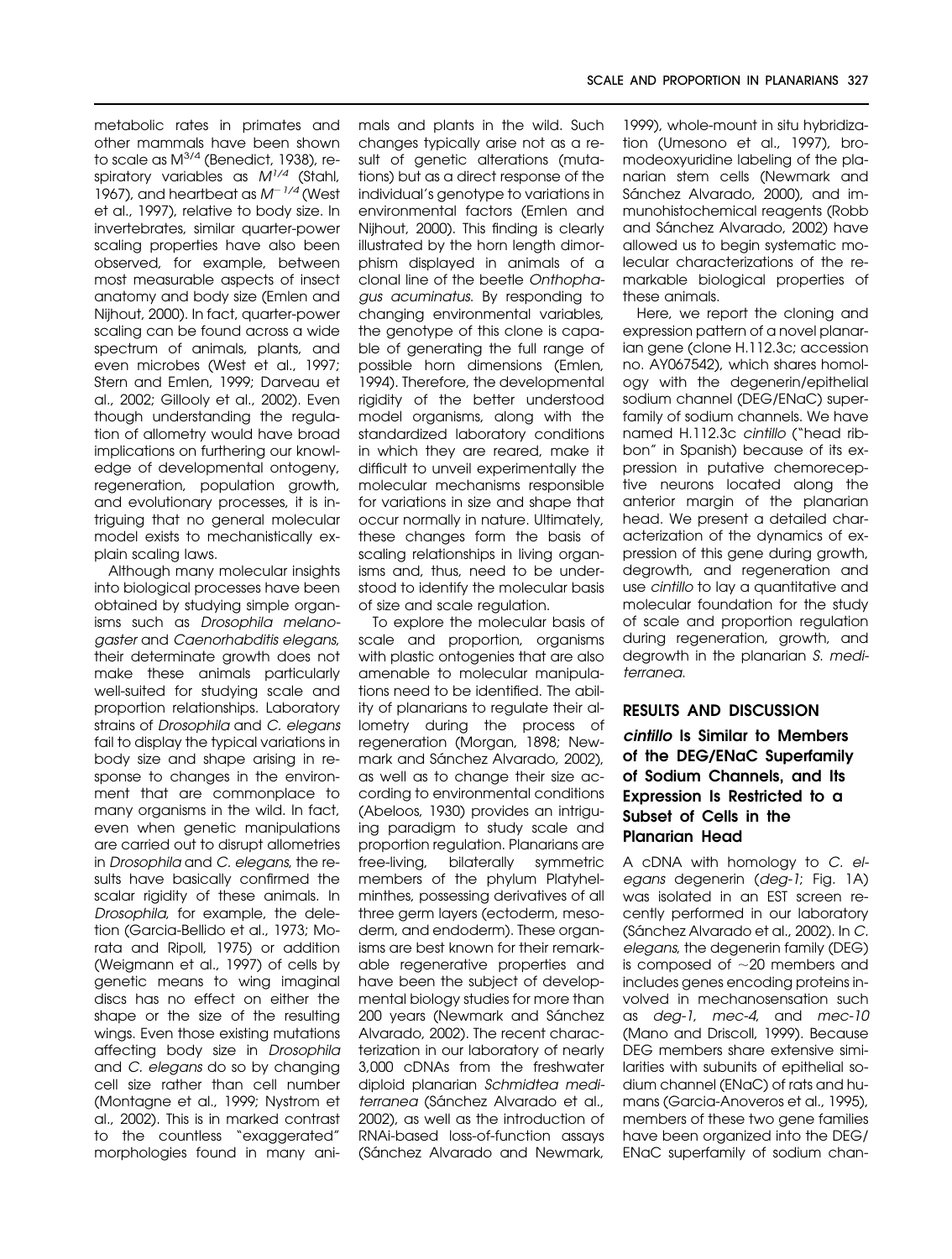| CTO<br>$DEG-1$<br>$MEC-4$<br>NaCX1<br>BNC1<br>FaNaC | 376<br>368<br>216<br>200<br>215       | <b>D.S.K.</b><br><b>TARPNORAIVSNPETIKAMGDOGMIDGWA</b><br>TRE<br><b>DPNFLEAMGROGMIDE MA</b><br>TKE<br>ारा<br>MEA ORT<br>WTYLOGGTPTE<br>面包区<br><b>STFSSCVNA DEWYELHYTN</b><br>图相同<br>ACGYKAD<br>E-DGKPLETTEKGETGEGE<br><b>DLDIQQBEY P WGETEDT</b><br>-OREOCHATEPENGES FRAGEKEEP PG YGVYNF                         |
|-----------------------------------------------------|---------------------------------------|-----------------------------------------------------------------------------------------------------------------------------------------------------------------------------------------------------------------------------------------------------------------------------------------------------------------|
| CTO<br>$DEG-1$<br>$MEC-4$<br>NaCX1<br>BNC1<br>FaNaC | 27<br>495<br>487<br>319<br>244<br>259 | NRARNXV<br><b>個KS</b><br><b>MASTS-ESSEMB</b><br>RLPDPYCD<br>MPTT-EATEWR<br>IHDKEDOPFP<br>ŒΕ<br>NPYLSTAACA<br><b>OLTE</b><br><b>EYLETE ETERS</b><br>SA<br>EY SI<br>DOD B<br>圓<br>QUISQSBPREIQELSEGWAPS<br><b>OILFT</b><br><b>BAPGSMESEVDHEID</b><br><b>BURSY</b>                                                 |
| CTO<br>$DEG-1$<br>$MEC-4$<br>NaCX1<br>BNC1<br>FaNaC | 56<br>672<br>659<br>495<br>396<br>480 | -QASLCF <b>AN</b><br>ЬG<br>E--OYYEL NAME<br>N--KHY RENGE<br><i>SEAYGEVNLLADFGGOLG</i><br>LNI<br><b>SPTYNIVTLLS</b><br>NLT N DIE NIENIE Y<br>LNSRSIS<br>KYISENIL<br><b>LN ENIBEKKAYBEALLERIGGOVC</b><br>LRINI<br>ILSKSYSLSEKEMAKEASDLIRO<br>SVVEYRELPAYG                                                         |
| CTO<br>$DEG-1$<br>$MEC-4$<br>NaCXl<br>BNC1<br>FaNaC | 97<br>715<br>702<br>540<br>438<br>540 | AXSX KXKTERAAX--VFKKX XXX SXKR PDKNKIXRXGXENE<br><b>IS IS FFKSR EEKLLROOTK ISDVPSBKROFTVGEGRKSDA</b><br>FILETAY SAE N-------Y Y Y KKASKAKKIASGEF-<br>FFIDEFWVVLEOEWR--NWWENRKENOADD PELPVPEMTGHDN<br>LM.<br>sc<br>EY YE IKEKLLDLLGKEEDEGEHDENVSTCD MPNHSETISHAVN<br>F<br>GIVFNSE SLPRGPT NNNNGSN HSOST OHOLYNGY |



**Fig. 1.** Sequence analysis and spatial expression of cintillo. **A:** Deduced protein sequence of CTO and alignment with the following members of the DEG/ENaC superfamily: C. elegans degenerins DEG-1 (accession no. P24585) and MEC-4 (accession no. T29859), sodium channel X. laevis NaCXl (accession no. P51171), human brain sodium channel-1 BNC1 (accession no. U50352), and the snail (Helix aspersa) FMRF-amide-gated sodium channel (FaNaC; accession no. Q25011). Identical residues are boxed in black, and conservative substitutions are in gray. Colored lines indicate conserved domains as follows: blue, extracellular domain; red, transmembrane region; yellow, intracellular domain. Given the partial sequence of clone H.112.3c, the amino acid numbering of CTO is relative and not absolute as is the case for the DEG/ENaC family members. **B:** Representative expression pattern of cto visualized by whole-mount in situ hybridization. Expression of cto is limited to the anterodorsal margin of the animals (red arrows). **C:** cto expression during regeneration. Cephalic regeneration was followed for 7 days after amputation, and in situ hybridizations performed for each day. The blastema boundary is designated by the dashed red line. cto expression is first detected between days 3 and 4 of cephalic regeneration (red arrows). Scale bars = 300  $\mu$ m in B, 100  $\mu$ m in C.

nels, which includes subunits of the snail FMRF-amide gated channel (FaNaC) and at least 14 members in the D. melanogaster genome and approximately a dozen members in the human genome, including brain sodium channel 1 (BNC1), which may contribute to pain perception (Hong et al., 2000; Gillespie and Walker, 2001). Recent work on the gene products of DEG/ENaC superfamily members suggests a common participation (directly and/or indirectly) in mechanical signal transduction among different species (Garcia-Anoveros and Corey, 1997; Gillespie and Walker, 2001), suggesting that cintillo (cto) may be playing similar roles in planarians.

A possible role of cto in sensory transduction is also supported by the cellular distribution of its transcript. The spatial expression pattern of cto is restricted to a subset of cells located in the anterodorsal margin of the planarian head (Fig. 1B). These cells occupy a position that is similar to previously described chemoreceptive neurons in planarians (Farnesi and Tei, 1980). During regeneration, cto is detected relatively late (3– 4 days after amputation; Fig. 1C). At this stage, the cerebral ganglia anlagen have already been established and begun their differentiation (Cebrià et al., 2002b), indicating that the cto-positive cells arise relatively late during central nervous system (CNS) ontogeny. Because the expression of cto is restricted to an easily quantifiable subset of cells (Sánchez Alvarado et al., 2002), we surmised that this gene would provide a unique opportunity to measure changes in cell number as planarians underwent growth and degrowth, as well as during the remodeling of body proportions known to occur during regeneration.

# **Number of** *cintillo* **Expressing Cells Changes During Growth and Degrowth**

To better understand the dynamics of growth and degrowth in S. mediterranea, we first set out to measure changes in body length over time during feeding (growth) and starvation conditions (degrowth) at a constant temperature of 20°C. Planarians  $\sim$ 2 mm in length were used for the feeding experiments, whereas animals of  $\sim$ 8 mm in length were followed during the starvation experiments. Body lengths of fed and starving animals were measured weekly while alive (Fig. 2A;  $n = 20$ per time point) and collected and fixed ( $n = 6$  for each size point) whenever 2 mm changes in body length were recorded. The fixed specimens were processed for in situ hybridization and the cto-positive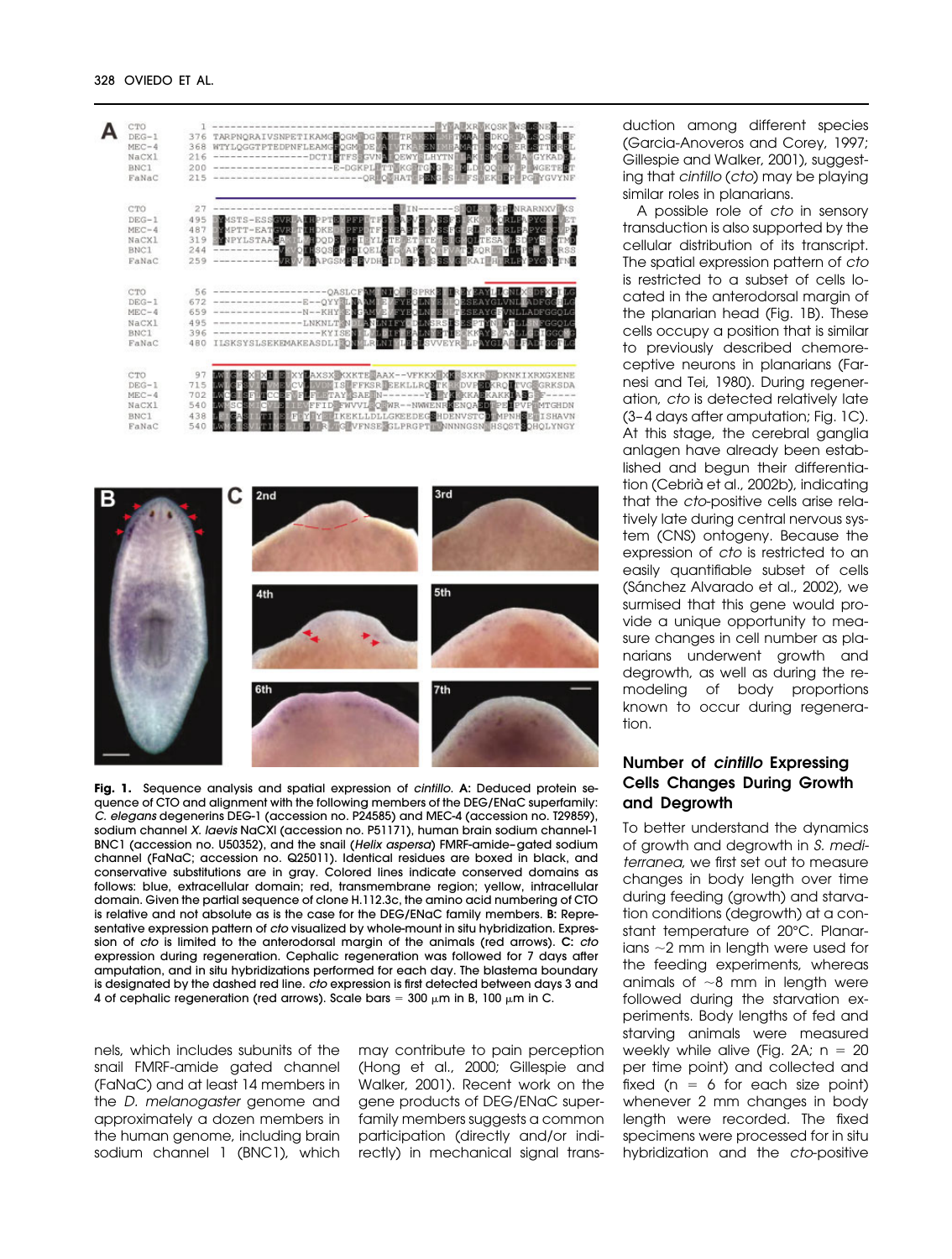**Fig. 2.** Growth and degrowth in S. mediterranea. Green represents growth and red represents degrowth. **A:** Growth (feeding) and degrowth (starvation) curves. Each point represents mean of length of 20 worms measured weekly. Error bars are standard deviations (SD). The lines are fit by using leastsquares linear regression to the mean values. R2 indicates correlation coefficients. **B:** Average number of cells per side expressing cto during growth or degrowth. Starting with planarians of  $\sim$ 2 mm of length, green bars indicate the number of cells per side expressing  $cto$  as planarians increase  $\sim$ 2 mm in length as a consequence of feeding. Red bars represent the number of cells expressing cto per side as planarians decrease  $\sim$ 2 mm in length during starvation. The yellow bar shows the combined number of cells per side expressing cto at 8 mm of length in samples at the start of degrowth conditions and samples at the end of the growth conditions ( $P = 0.91$ ). Each point  $(n = 6)$  represents mean of cells per side expressing cto ( $\pm$  SD). C: Representative results of whole-mount in situ hybridizations, showing distribution of cells expressing cto at different sizes during growth and degrowth. The images illustrate the relative ease with which cto expressing cells can be quantified. Each sample was examined at different focal planes under the compound microscope and scored for cto-positive cells. In very flat animals such as the 2-mm animal shown here, the cells can be counted in the photographic image (13 and 14 cells on the left and right sides, respectively). Scale bar 50  $\mu$ m in the 2-mm animal (applies for the 2-, 4-, and 6-mm animals),  $100 \mu m$  in 8-mm sample.







Fig. 3. Regulation of cto expression in cephalic regenerates. **A:** Schematic representation of the three different amputation levels (red dashed line). The asterisks denote the fragments used to monitor cto-positive cells 10 days after amputation. H indicates the head fragments analyzed for cto-positive cell number modulation during tissue remodeling. 1: Decapitation, in which the trunk piece regenerates the missing head. 2: Pre- and postpharyngeal amputations to generate bipolarly regenerating fragments. 3: Caudal amputations to obtain tail pieces regenerating cephalic structures. **B:** Number of cells expressing cto per side and the corresponding size of the regenerating planarians 10 days after amputation. For each size point,  $n =$ 10. Error bars are  $\pm$  SD. C: Expression of *cto* in a bicephalic regenerate produced by improper wound healing after fission. The numbers (in red) correspond to the cto-positive cells detected on the lateral margins of each of the two heads. Scale bars = 1 mm in A, 300  $\mu$ m in C.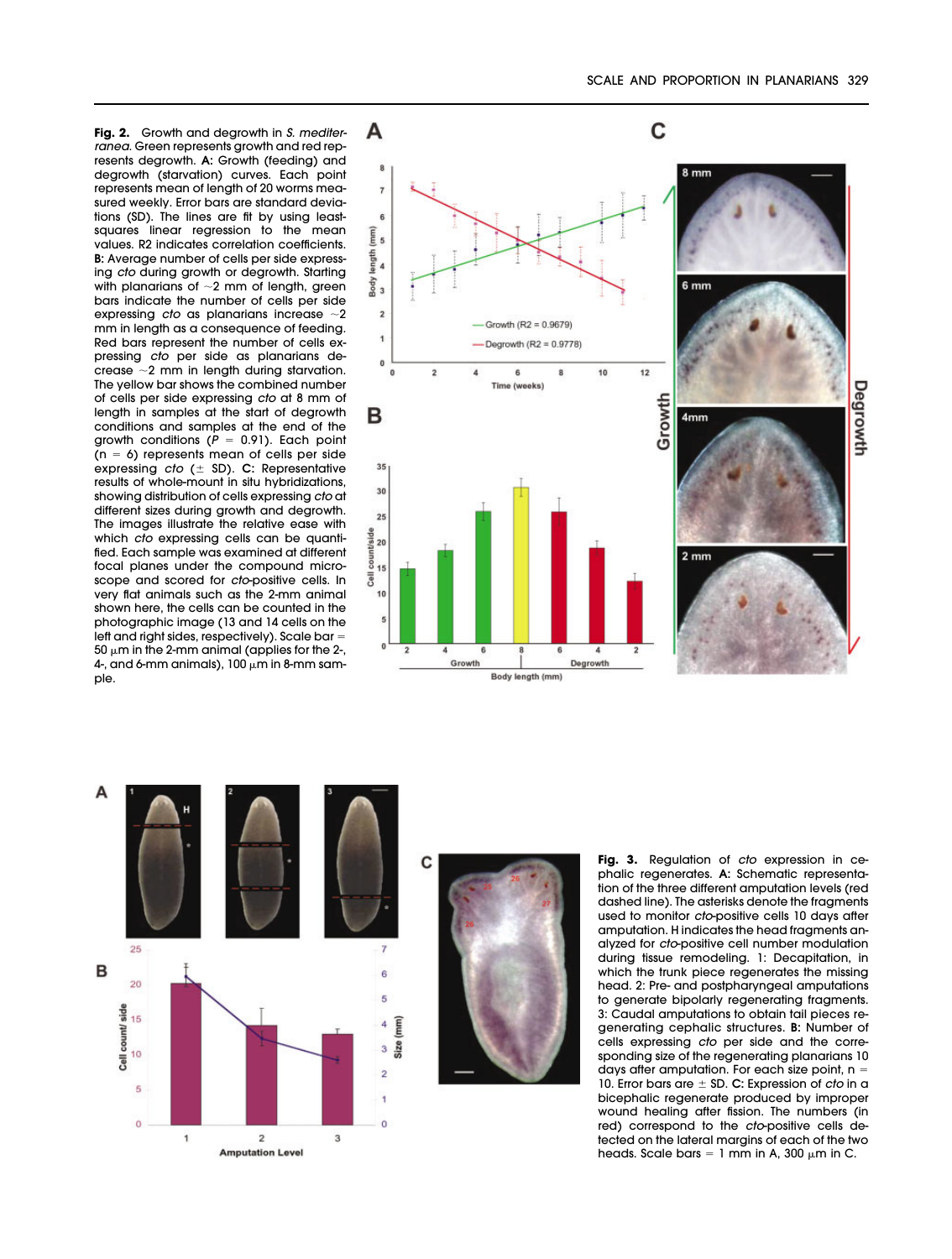cells were then counted as described in the experimental procedures (Fig. 2B,C). Under our culture conditions, growth and degrowth in the clonal line CIW4 of S. mediterranea are, within statistical limits, linear processes with strikingly similar rates of body length change (Fig. 2A), since it takes approximately the same time ( $\sim$ 2 weeks) to increase or decrease 1 mm in size (slope values of 0.3 and -0.4, respectively). Of interest, when whole-mount in situ hybridizations were performed (Fig. 2C), we also found that a linear relationship was maintained between the number of cto-positive cells and body length, because their number increases or decreases at similar rates during both growth and degrowth  $(P = 0.93, i.e.,$  difference is not statistically significant) with an average rate-of-change of approximately 3 cells/side per mm (Fig. 2B).

These results are in contrast with basal and activated metabolic rates measured in other organisms, in which animals at rest or undergoing starvation display low or basal metabolic rates (BMR), while displaying higher or maximal levels (MMR) under conditions of high nutrient availability (Suarez et al., 1997; Darveau et al., 2002). Under the experimental conditions tested, the data indicate that the BMR and MMR may closely approximate each other in S. mediterranea (Fig. 2A). If so, this finding may explain why degrowth occurs in these animals, because their metabolism under starvation conditions does not appear to slow down. Once an exogenous carbon source (food) is no longer available, similar resting and active metabolisms could necessitate the catabolism of cells to generate a source of carbon and metabolites to sustain the metabolic rate of those cells maintaining the form and function of the organism. How the animal "decides" which cells to sacrifice for catabolic purposes and which ones to maintain for anabolic functions is unknown, but may be dependent, among other possible variables, on the relative age of the individual cells.

It will be necessary to obtain more direct measurements of metabolic activity to determine whether the growth and degrowth curves directly correlate with metabolic rates. Given that planarians are devoid of a circulatory system, yet some terrestrial species can grow as long as 1 m in length, oxygen consumption measurements to gauge metabolic activity may not be appropriate, because it is unlikely that the diffusion-based, oxygen-delivery methods will be a rate-limiting metabolic step. Instead, measuring ATP production during growth and degrowth should provide a more accurate measurement of metabolic activity, because the overall metabolic rate at any given time should correspond to total ATP turnover (Darveau et al., 2002). If BMR and MMR are equivalent in planarians, then ATP production during growth and degrowth would be expected to closely resemble each other.

Even though planarians are wellknown for their plasticity (Newmark and Sánchez Alvarado, 2002), the data in Figure 2 clearly demonstrate that these animals have rigorous mechanisms in place to control cell number and, consequently, scale and proportion. The increase or decrease of cto-positive cells (Fig. 2C) corroborates, at the molecular level, that changes in planarian body size are in fact due to changes in cell number rather than cell size (Baguñà and Romero, 1981). This finding is in direct contrast to Drosophila and C. elegans, in which most mutants causing size changes are effected by changes in cell size. It is conceptually possible to picture how a fixed number of cells can maintain phenotypic information to maintain form and function (Stern and Emlen, 1999). Yet, in animals such as planarians that are constantly adding and removing cells according to environmental conditions, it is difficult to imagine how cells are being counted during growth and degrowth and how proper organ function is maintained during these changes. The present work does not address these questions per se but provides quantifiable traits and a methodologic framework in which to begin a systematic, molecular characterization of scale and proportion regulation in planarians.

# **Number of Cells Expressing** *cintillo* **After Regeneration Is Determined by the Size of the Regenerating Fragment**

The discrete spatial expression of cto also provides us with a useful marker to monitor scale and proportion regulation during planarian regeneration—after amputation, which scale is obeyed by the regenerating head: that of the intact animal, the fragment, or a determinate scale dictated by the regenerating tissues? To answer this question, we amputated animals 8 mm in length at various levels along their anterior/ posterior axis as shown in Figure 3A and monitored cto expression in the resulting fragments.

First, we determined the effect of amputation on the cto-positive cells present in head fragments (H, Fig. 3A). In planarians, head fragments produced by decapitation are known to remodel themselves to match the scale and size of the regenerating tail which, in the end, results in a properly proportioned animal (Morgan, 1898). The remodeling of head fragments to produce a fully formed and well-proportioned planarian continues for several months. We measured the number of cto-positive cells in head fragments that have been undergoing remodeling for 4 weeks and recorded a change from 31 ( $\pm$  1.6 SD) to 19.4 ( $\pm$  1.1 SD). Based on the data presented in Figure 2, the reduction of cells observed during remodeling are similar to the cell reduction levels observed when intact, 8-mm-long planarians have been degrowing for 4 weeks (19  $\pm$  1.4 SD). This finding corresponds to  $\sim$ 3 cells/side per mm. Thus, the data indicate that at least for the cephalic fragments, the rate of reduction of cto-expressing cells during tissue remodeling closely resembles that of degrowing animals. We do not know, however, if the final number of cto-positive cells will correspond allometrically to the final size of the regenerated worm. We addressed this question, instead, by monitoring cto-positive cells in fragments of different sizes engaged in cephalic regeneration.

Three different types of fragments (marked with an asterisk in 1, 2, and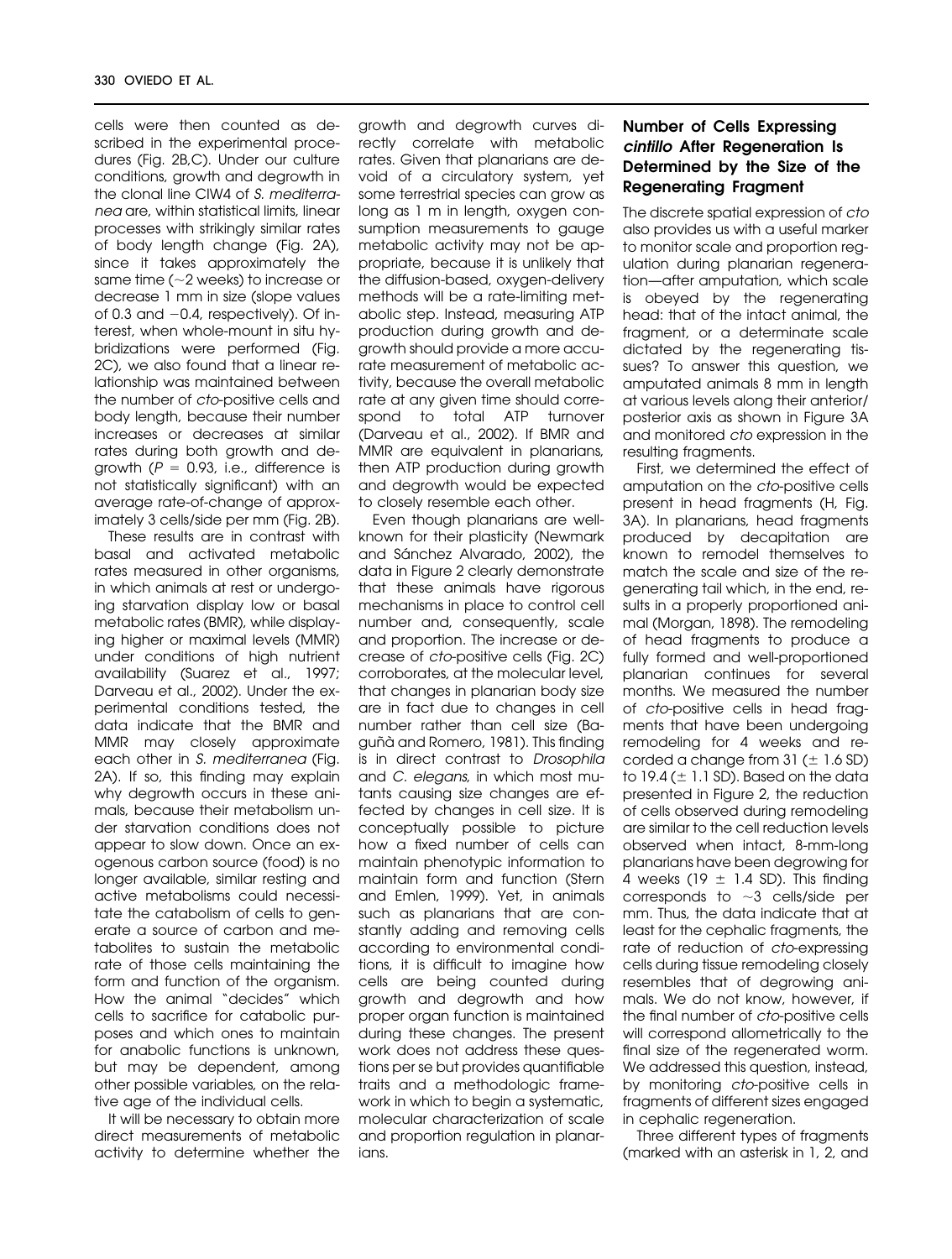| TABLE 1. Measured and Predicted Values of cto-expressing Cells Relative to<br><b>Body Size</b> |                |                                                                                                                                                                                       |                        |  |  |  |
|------------------------------------------------------------------------------------------------|----------------|---------------------------------------------------------------------------------------------------------------------------------------------------------------------------------------|------------------------|--|--|--|
|                                                                                                |                | cto-positive cell numbers                                                                                                                                                             |                        |  |  |  |
| Size (mm)                                                                                      | Mass $(\mu g)$ | Observed                                                                                                                                                                              | Predicted <sup>a</sup> |  |  |  |
| 2                                                                                              | $16.5 + 0.6$   | $24.7 + 1.53$                                                                                                                                                                         | 24.5                   |  |  |  |
| 4                                                                                              | $29.8 + 0.6$   | $37.8 \pm 1.38$                                                                                                                                                                       | 38.2                   |  |  |  |
| 6                                                                                              | $44.5 + 0.5$   | $52.3 + 2.75$                                                                                                                                                                         | 51.7                   |  |  |  |
| 8                                                                                              | $56.6 + 0.3$   | $61.7 + 1.77$                                                                                                                                                                         | 66.1                   |  |  |  |
|                                                                                                |                | <sup>a</sup> The equation $y = 3.0 \, \text{M}^{0.75}$ (see text for derivation) was used to obtain the<br>predicted <i>cto</i> -positive cell values. Standard deviations are shown. |                        |  |  |  |

3, Fig. 3A) were analyzed 10 days after amputation. In all cases, planarians of approximately 8 mm in length were used. Ten days after amputation, group 1 had body lengths of  $5.9 \pm 0.4$  mm, group 2 of  $3.4 \pm 0.3$  mm, and group 3 of 2.6  $\pm$ 0.3 mm (Fig. 3B). Of interest, the number of cells expressing cto in the regenerated heads ( $1 = 20.3 \pm 2.8$ ;  $2 = 14.3 \pm 2.4$ ;  $3 = 13 \pm 0.7$ , respectively) coincides with the numbers seen in intact animals of similar dimensions (compare Fig. 3B with Fig. 2B). Even in those cases in which regeneration resulted in two-headed animals, the number of cto-positive cells (red numbers in Fig. 3C) is regulated according to the size of the regenerating fragment. In this organism, all lateral margins of the two cephalic regions are populated by virtually the same number of ctopositive cells. Altogether, these results suggest that the scale and proportion information of the original, 8-mm animal does not perdure after amputation and that such information is re-codified during regeneration by as yet unknown mechanisms to reflect the new, smaller size of the amputated fragments.

# **Do Planarians Obey the Allometric Equation?**

It has been suggested in the literature that "nearly two-dimensional" animals such as planarians may not obey quarter-power scaling (West et al., 1997). To test this assumption, we decided to use the cto expression data to determine the scaling component of this population of cells relative to body size. One way to determine the scaling exponent (b in

 $y = aM^b$ ) is to use the log form of the allometric equation, i.e.,  $logy =$  $log a + b$  logM, where b now becomes the slope of the graphed function. To determine the body size (weight), animals of 2, 4, 6, and 8 mm were weighed as described in experimental procedures. When the log of cto-positive cells (v) and body weight are calculated and plotted, and linear regression is applied to the data set, the equation resolves into  $logy = 0.48 + 0.75 logM$  (correlation coefficient  $= 0.99$ ). This results in an allometric equation of cto-positive cells to body mass of  $y = 3.0$  $M^{0.75}$ . The scaling exponent thus calculated is clearly three quarters and suggests that even with their remarkably plastic characteristics and "nearly two-dimensional" body plan, planarians do obey quarterpower scaling (Table 1).

# **CONCLUSION**

One clear implication of the observations reported here is that allometry in planarians is a dynamic process unlike most other model systems in which static allometry is observed (Stern and Emlen, 1999). Such dynamism is not stochastic, however, because at no time during growth or degrowth are animals observed to lose the form and/or function of their bodies. Therefore, mechanisms capable of integrating information on the size of the animal with the size of its individual components (CNS, gastrovascular system, pharynx, body wall musculature, etc.) must exist in planarians. The precise modulation of cto cells in S. mediterranea (Figs. 2, 3) and the recent identification of a gene in planarians (nou-darake), which when abrogated by RNAi, results in a caudal expansion of the brain without affecting the scale and proportion of other organs such as the pharynx (Cebrià et al., 2002a), suggests that discrete mechanisms for regulating organ size are operating in these animals. Understanding how metabolic rate, cell loss, and cell proliferation are regulated in planarians should shed light on the mechanisms responsible for this animal's dynamic allometry. It should be interesting, for example, to determine whether RNAi abrogation (Sánchez Alvarado and Newmark, 1999) of the phosphatase-tensin homologue (PTEN) would have an effect on planarian allometry as it has been reported for mouse (Li et al., 2002) and Drosophila; Oldham et al., 2002).

Because all tissues found in planarians are derived from a mesenchymal population of totipotential stem cells known as neoblasts (Newmark and Sánchez Alvarado, 2000, 2002), it is very likely that some of the components dictating allometry in these animals will be associated with the regulation of proliferation and differentiation of neoblasts. Therefore, planarians offer a unique opportunity not only to study the molecular events guiding size and scale but also to monitor in the whole animal the cell biology effecting this process. The results and methodologic framework presented here will serve as a point of departure for more detailed analyses aimed at elucidating the regulation of scale and proportion in this remarkable metazoan.

# **EXPERIMENTAL PROCEDURES Planarian Culture**

Clonal line CIW4 (Sánchez Alvarado et al., 2002) of the diploid, asexual strain of Schmidtea mediterranea (Benazzi et al., 1972) was used for all experiments. Animals were maintained at 20°C as previously described (Newmark and Sánchez Alvarado, 2000).

# **Growth, Degrowth, and Regeneration Experiments**

During growth experiments, planarians of  $\sim$ 2 mm (n = 100) were fed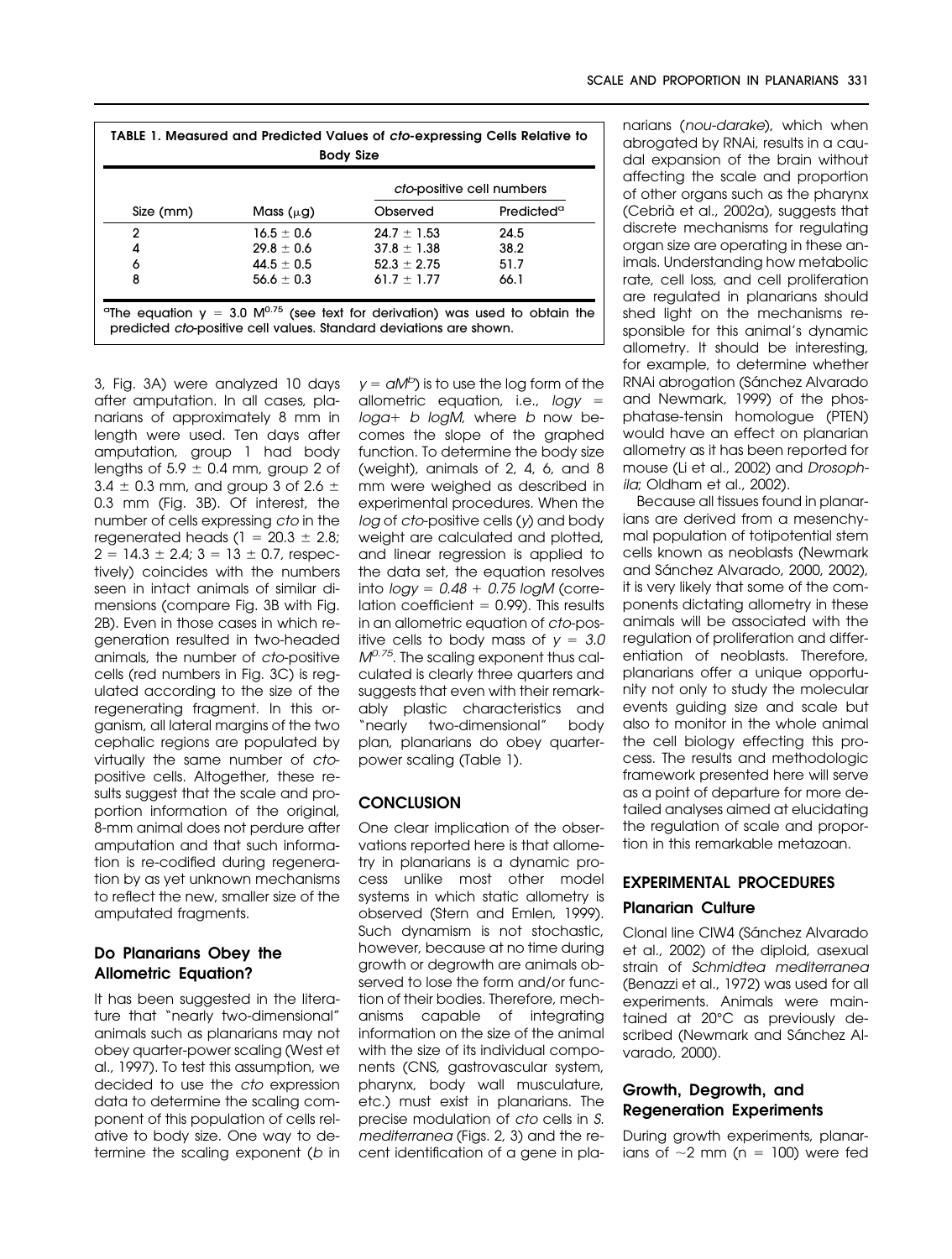homogenized calf liver twice a week, and their length measured weekly immediately before feeding. After each 2-mm increase in length, 20 animals were fixed as previously described (Sánchez Alvarado and Newmark, 1999). During degrowth experiments, planarians measuring  $\sim$ 8 mm in length (n = 100) were starved, their length measured once a week, and specimens fixed ( $n =$ 20) as above. The weight of animals was obtained by measuring the length of animals (2, 4, 6, 8 mm), placing them in small petri dishes according to size, removing all of the water and then adding 2 ml of water to each dish. A petri dish with water but no planarians was used for taring purposes. Each size group contained at least 50 animals, and the combined mass was weighed several times. The final individual weight was calculated by dividing the net weight obtained by the number of animals present in each petri dish. In regeneration experiments, animals of approximately 8 mm in length were cut with a sterile razor blade perpendicularly to and at different levels along the anterior/posterior axis. The specimens were evaluated daily, and fixed 10 days after amputation. In all cases, cells expressing cto were counted under differential interference contrast by using a Zeiss Axiovert S-100 microscope. To determine whether the cto-positive cells counted per side (lateral margins) did or did not belong statistically to the same distribution, a standard, paired *t*-test was carried out. When comparisons between cto-positive cells from different organisms were required, two sample *t*-tests for independent samples with unequal variances were performed. All images are representatives of at least three different experiments and were captured with a Zeiss AxioCam digital camera and Improvision imageacquisition software.

#### **Cloning** *cintillo*

A cDNA for cto was obtained as described in Sánchez Alvarado et al. (2002). The partial cDNA was directionally cloned into pBluescript II/  $SK<sup>+</sup>$ , and the sequence has been deposited in GenBank under accession no. AY067542. Further information on this and other cDNAs can be found at http://planaria.neuro.utah. edu.

# **Whole-Mount In Situ Hybridizations**

Samples used during growth or degrowth experiments were processed for whole-mount in situ hybridization as previously described (Umesono et al., 1997). Regeneration samples were similarly processed 10 days after amputation. All animals were starved for at least 1 week before in situ hybridizations. Digoxigenin-labeled RNA probes for cto were prepared as described (Sánchez Alvarado and Newmark, 1999). Whole-mount in situ hybridizations were performed with some modifications to accommodate the liquid handling characteristic of an in situ Pro liquid-handling robot (Intavis, Germany; Sánchez Alvarado et al., 2002).

# **ACKNOWLEDGMENTS**

We thank Francesc Cebrià, Peter W. Reddien, Adam Bermauge and other members of our laboratories for critical reading of the manuscript. We also thank Ms. Edelweiss Pfister for her excellent care of our planarian colony and the outstanding maintenance and updating of our bibliography database. P.A.N. and A.S.A. were funded by the NIH.

# **REFERENCES**

- Abeloos M. 1930. Recherches expérimentales sur la croissance et la régénération chez les planaires. Bull Biol 1:1-140.
- Baguñà J, Romero R. 1981. Quantitative analysis of cell types during growth, degrowth and regeneration in the planarians Dugesia mediterranea and Dugesia tigrina. Hydrobiologia 84:181–194.
- Banavar J. 1999. Size and form in efficient transportation networks. Nature 399: 130 –132.
- Benazzi M, Ballester R, Baguña J, Puccinelli I. 1972. The fissiparous race of the planarian Dugesia lugubris S.L. Found in Barcelona (Spain) belongs to the biotype g: comparative analysis of the karyotypes. Caryologia 25:59 – 68.
- Benedict F. 1938. Vital energetics: a study in comparative basal metabolism. Washington DC: Carnegie Institution of Washington. p 215.
- Cebria` F, Kobayashi C, Umesono Y, Nakazawa M, Mineta K, Ikeo K, Gojobori T, Itoh M, Taira M, Sánchez Alvarado A, Agata K. 2002a. FGFR-related gene nou-darake restricts brain tissues to the head region of planarians. Nature 419: 620 – 624.
- Cebria` F, Nakazawa M, Mineta K, Gojobori T, Agata K. 2002b. Dissecting planarian central nervous system regeneration by the expression of neuralspecific genes. Dev Growth Differ 44: 135–146.
- Darveau CA, Suarez RK, Andrews RD, Hochachka PW. 2002. Allometric cascade as a unifying principle of body mass effects on metabolism. Nature 417:166 –170.
- Darwin C. 1859. On the origin of species. Cambridge, MA: Harvard University Press.
- Dürer A. 1591. Della simmetria de i corpi humani, libri quattro/di Alberto Durero. Venetia: Presso Domenico Nicolini.
- Emlen DJ. 1994. Environmental control of horn length dimorphism in the beetle Onthophagus acuminatus (Coleoptera: Scarabaeidae). Proc R Soc Lond Ser B 256:131–136.
- Emlen DJ, Nijhout HF. 2000. The development and evolution of exaggerated morphologies in insects. Annu Rev Entomol 45:661–708.
- Farnesi RM, Tei S. 1980. Dugesia lugubris s.l. auricles: research into the ultrastructure and on the functional efficiency. Riv Biol 73:65–77.
- Garcia-Anoveros J, Corey DP. 1997. The molecules of mechanosensation. Annu Rev Neurosci 20:567–594.
- Garcia-Anoveros J, Ma C, Chalfie M. 1995. Regulation of Caenorhabditis elegans degenerin proteins by a putative extracellular domain. Curr Biol  $5:441 - 448.$
- Garcia-Bellido A, Ripoll P, Morata G. 1973. Developmental compartmentalization of the wing disk of Drosophila. Nature 245:251–253.
- Gillespie PG, Walker RG. 2001. Molecular basis of mechanosensory transduction. Nature 413:194 –202.
- Gillooly JF, Charnov EL, West GB, Savage VM, Brown JH. 2002. Effects of size and temperature on developmental time. Nature 417:70 –73.
- Hong K, Mano I, Driscoll M. 2000. In vivo structure-function analyses of Caenorhabditis elegans MEC-4, a candidate mechanosensory ion channel subunit. J Neurosci 20:2575–2588.
- Huxley J. 1932. Problems of relative growth. London: Methuen and Co. Ltd.
- Li G, Robinson GW, Lesche R, Martinez-Diaz H, Jiang Z, Rozengurt N, Wagner K-U, Wu D-C, Lane TF, Liu X, Hennighausen L, Wu H. 2002. Conditional loss of PTEN leads to precocious development and neoplasia in the mammary gland. Development 129:4159–4170.
- Mano I, Driscoll M. 1999. DEG/ENaC channels: a touchy superfamily that watches its salt. Bioessays 21:568 –578.